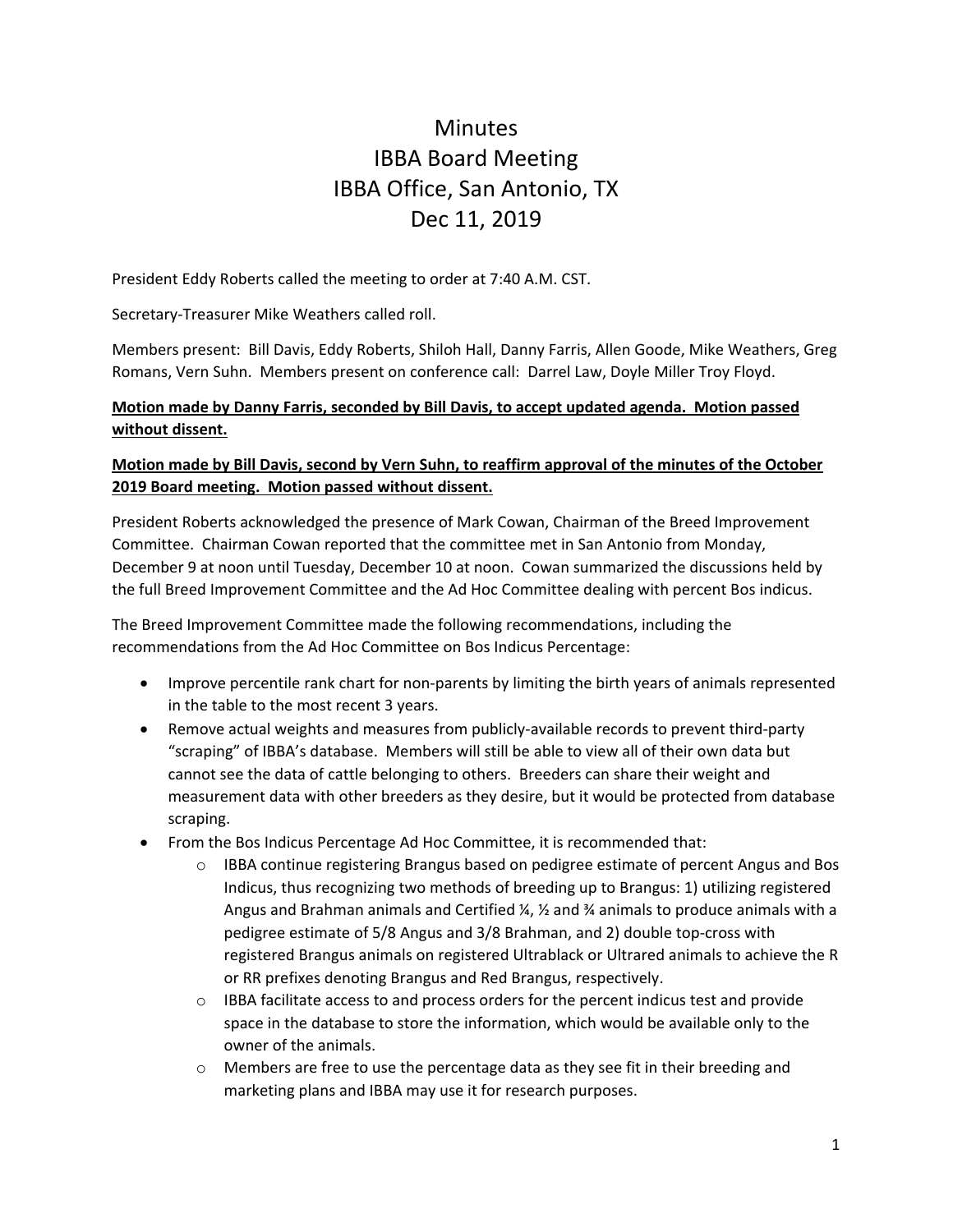- $\circ$  The Bos Indicus Percentage Ad Hoc Committee requested direction from the Board as to whether it should continue analyzing a "third way" of producing registered Brangus and Ultra cattle utilizing DNA‐based breed composition tools.
- o The Bos Indicus Percentage Ad Hoc Committee recommended that the association seek legal council to determine whether the liability of members and/or the association has been increased by the availably of the DNA test for breed composition, and further recommends that the association make clear in literature and other publicly‐available documents that the 3/8 5/8 breed composition of Brangus is and always has been a theoretical estimate.
- Other action items from the Breed Improvement Committee (BIC) were reported as follows:
	- o The Breed Improvement Committee has formed a subcommittee comprised of Joy Reznicek, Brad Wright and Grady Green to review the issue of utilizing A.I. certificates.
	- $\circ$  Recommend that IBBA approve a percentage of the funding needed to complete the project of Dr. Raluca Mateescu, Genomics of Meat Quality in Brangus. The amount was not specified by the Breed Improvement Committee. Rather, the Board was asked to determine an appropriate amount.
	- o BIC has a marbling score subcommittee chaired by Danny Farris. Tracy Holbert also serves on this subcommittee. IBBA desires to move from an IMF EPD to a Marbling EPD. The subcommittee is charged with determining the amount and structure of carcass data needed to make this transition.
	- o BIC also recommended that the indexes be expressed only in terms of percentile rank rather than the index values because the index values are currently expressed in standard deviation units which is a complex concept to explain and to be understood by members and commercial bull customers.
	- o IBBA has access to feed efficiency data, currently housed at TAMU. The dataset is large enough to begin incorporating the information into EPD computations. Over 2,000 records are available but need to be organized to match up PHNs with registration numbers and get the raw data incorporated into the new database. The desire to create any sort of efficiency index depends upon getting feed efficiency data incorporated into IBBA's genetic evaluation.

**Chris Heptinstall moved, Bill Davis seconded, to follow the BIC recommendation to improve the** percentile rank tables by limiting non-parent animals used to form the table to those born within the **past three years. Motion passed without dissent.**

**Bill Davis moved, Lee Alford seconded, to adopt the BIC recommendation to limit public access to individual weight and measurement data to prevent database scraping; such data will be available only to members viewing their own cattle. Motion passed without dissent.**

**Allen Goode moved, Bill Davis seconded, to adopt the BIC recommendation with regard to percentage Bos indicus which would involve: 1) continuing to register cattle according to pedigree estimate of breed composition; 2) continue to create Brangus and Ultra cattle produced in established ways involving the use of registered Brangus, Angus and Brahman cattle, including Certified animals of ¼, ½ and ¾ Angus/Indicus composition, and top‐crossing Brangus on Registered Ultra cattle to breed up to Brangus. Motion passed without dissent.**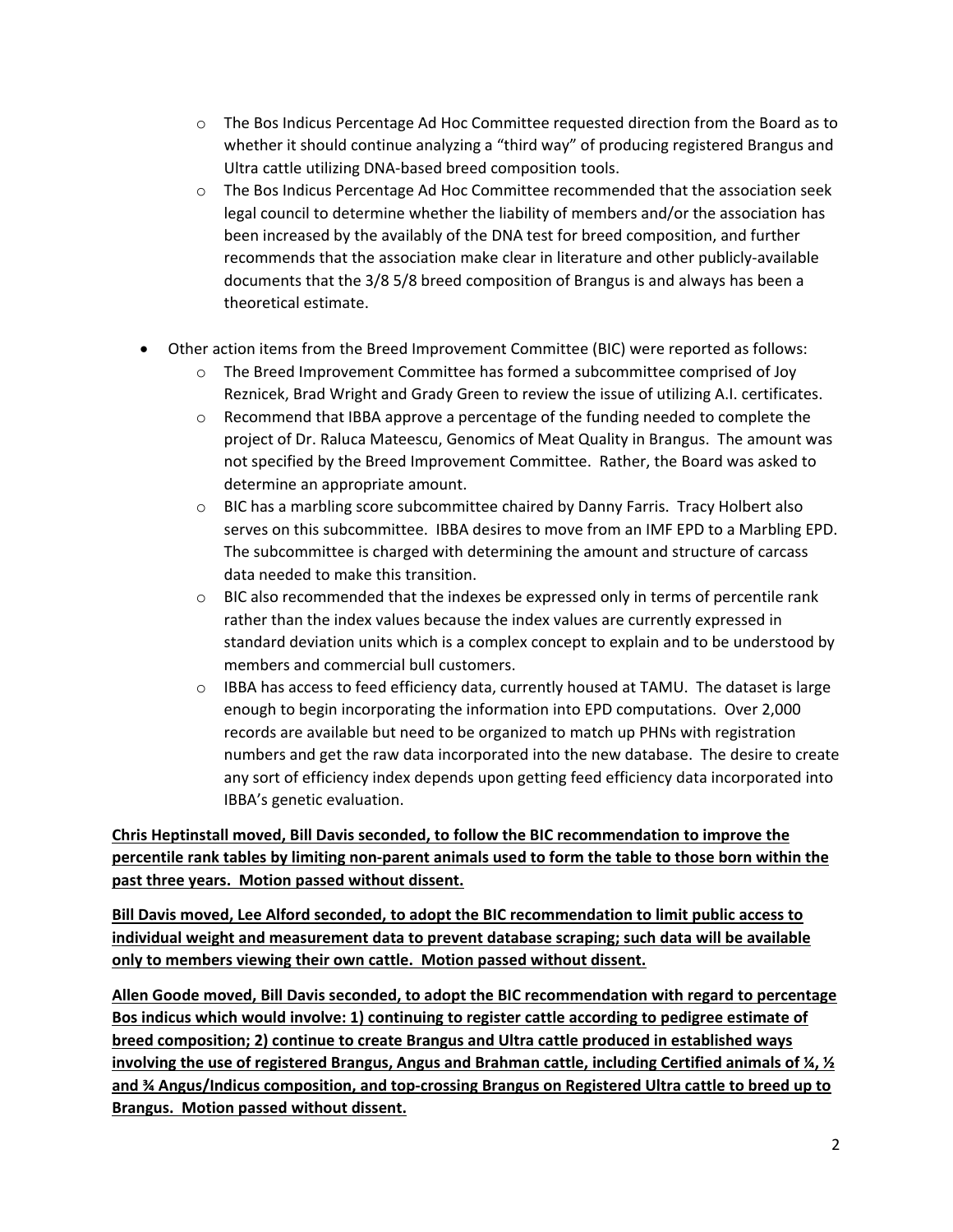**Bill Davis moved, Vern Suhn seconded, to present the fertility and terminal indexes on the basis of** breed rank rather than the actual index values until the indexes can be expressed in terms other than **standard deviation units. The motion passed without dissent.**

Discussion ensued on the subject of whether it is appropriate for IBBA by-laws to specifically state that Brangus cattle are 3/8 X 5/8 in breed composition when, in reality, no breeder can guarantee a perfect random sample of genetic material with each independent segregation of chromosomes and, therefore, cannot guarantee that an animal which is 3/8 X 5/8 based on pedigree is precisely 37.5% and 62.5% based on actual DNA composition.

**Vern Suhn moved, Shiloh Hall seconded, to seek legal counsel on the question of whether the current** language in the by-laws creates unintended liability and, further, to table the question of whether to **remove the 3/8 X 5/8 nomenclature from the by‐laws and from all other promotional materials pending legal counsel and further Board action. Further, to table additional work by the Indicus Percentage Ad Hoc Committee regarding the question of whether to establish an acceptable range of breed composition which would qualify as Brangus and, thus, allow whatever matings are mathematically consistent with the range. The motion passed without dissent.**

Discussion ensued on the question of financially supporting the research work of Raluca Mateescu. Any funding would appropriately come from the International Brangus Breeders Foundation (IBBF). Currently, the officer roster for IBBF is not current and, thus, until that is done, the IBBF is not in a position to make a decision or a commitment.

D. Wilkes was directed to secure the legal documents establishing the IBBF and to prepare to officially update the IBBF officer roster so that the IBBF is in position to make a decision on any disbursement of research funding.

D. Wilkes reviewed the discussion and action items from the joint meeting of the Long Term Planning Committee and the Board of Directors. Three action items were presented:

1) To organize and update the Foundation to allow for more aggressive fundraising and to have a formal structure for decision‐making on project funding requests.

2) To form a Research Committee comprised of the Chairperson from each standing committee, with the notion that the Research Committee would consider all research proposals and make subsequent recommendations to the IBBA Board and IBBF Board regarding funding.

3) To amend the Long Term Planning Committee recommendations on Board electoral district restructuring as follows; 4 from Texas; 3 from the West Region, which includes the states from Oklahoma north through North Dakota, and everything west of that corridor; and 4 from the East Region which includes all states east of the Oklahoma – to - North Dakota corridor; 2 at-large members which can come from any Region, with the proviso that no Region shall have more than 5 seated Board Members at any time.

Vern Suhn moved, with a second by Bill Davis, to approve the Long Term Plan including; 1) increased **emphasis on the Foundation for effective fundraising, 2) appointment of a Research Committee, and** 3) amending the Board electoral re-districting to include 4 Directors from Texas, 3 from the Western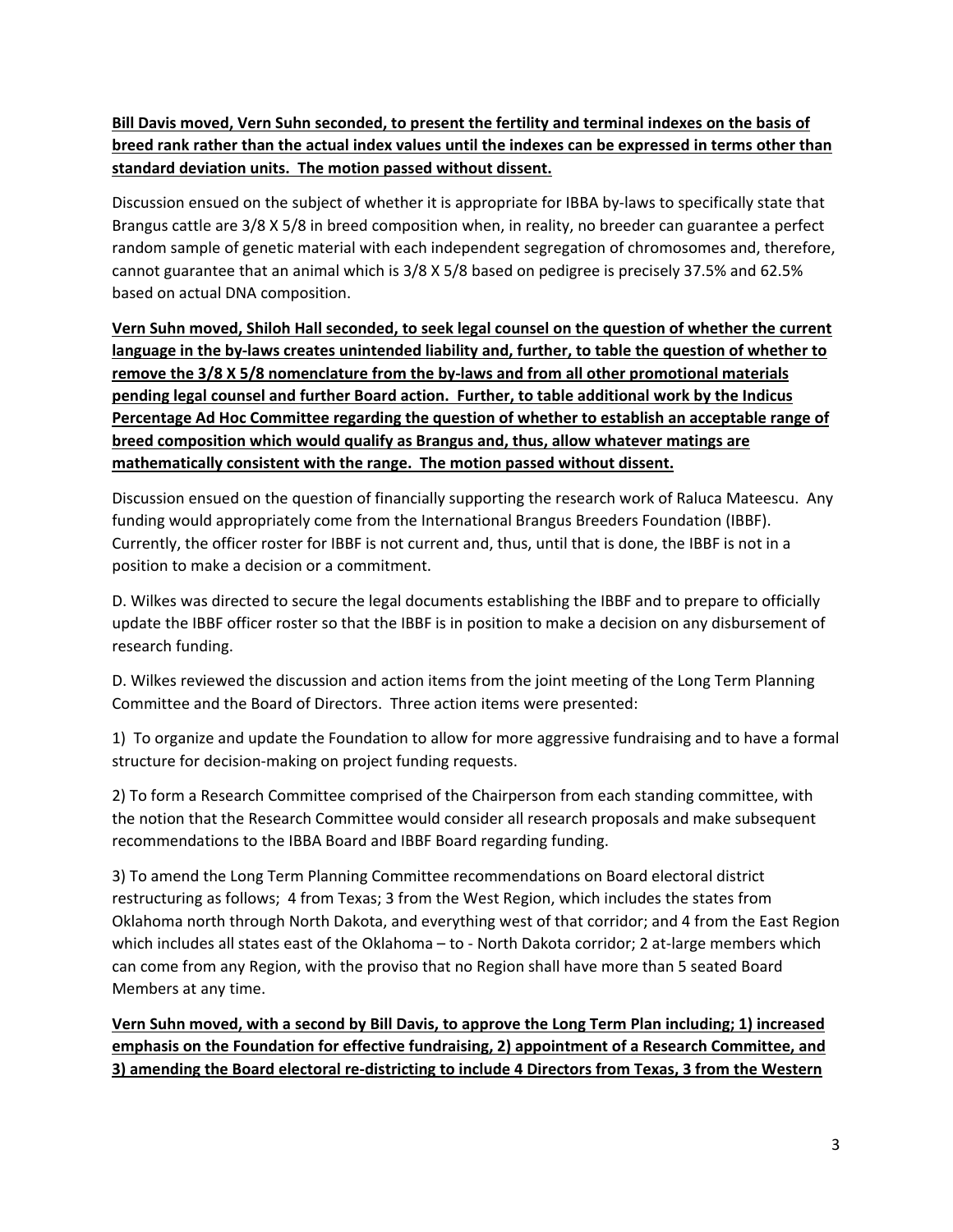#### Region, 4 from the Eastern Region, and 2 at-large, with the restriction that no region may have more **than 5 Directors serving simultaneously. The motion passed without dissent.**

Mike Weathers presented the financial statements for Genetic Performance Solutions (GPS), which is essentially functioning as a shell company since IBBA is the only customer for GPS presently. GPS has an operating loss year‐to‐date of approximately \$100,000. GPS has approximately \$115,000 cash on hand. IBBA is carrying an intercompany receivable from GPS for approximately \$183,000. This has occurred because IBBA allocates certain salary costs to GPS but does not invoice GPS for reimbursement of the salary costs. Hence, the costs simply accumulate as an IBBA intercompany receivable and a GPS intercompany payable. There is clearly a need to clean this situation up by settling the intercompany accounts, moving most of the GPS cash into IBBA, and absorbing the GPS operating loss by reversing expenses from GPS to IBBA.

Mr. Weathers reported that the Finance Committee recommends making GPS a dormant company, to settle all intercompany payables and receivables, cancel D & O insurance, and leave a minimal balance of cash in the GPS account. Discussion ensued.

# **Mike Weathers moved, seconded by Shiloh Hall, to clean up the GPS books by settling the intercompany payables, canceling the D&O insurance, reversing expenses sufficient to cover the operating loss in 2019, and leave at least \$25,000 in the GPS checking account. The motion passed without dissent.**

Mr. Weathers introduced the topic of BPI (Brangus Publications, Inc.). BPI has had issues with aged receivables, mostly due to insufficient communication between IBBA and Melanie Fuller, who sells the advertising for BPI and handles communications with those having aged payables to BPI. Mr. Weathers has been working with IBBA accounting and Melanie to create a standard report that will be provided to Melanie so she has current information on accounts that are still outstanding. Some accounts are very old and will need to be written off.

# **Bill Davis moved, seconded by Chris Heptinstall, to clean up the aged receivables and to maintain a disciplined reporting and communication process between IBBA and Melanie Fuller to stay current on** receivables. This will result in a write-off of approximately \$3,000 in very old receivables. The motion **passed without dissent.**

Mr. Weathers reported that the balance remaining in the World Brangus Congress (WBC) account will be moved to the IBBF per earlier decisions by the Board.

The IBBF has a \$1,400 receivable dating back to a pledge that was made but not filled, and is nearly 5 years old.

#### **Mike Weathers moved, Shiloh Hall seconded, to write off the \$1,400 receivable in IBBF. The motion passed without dissent.**

Mr. Weathers referred to the 10‐31‐19 IBBA Balance Sheet and commented that the numbers presented on the balance sheet for the money market accounts and CD with UBS now tie correctly to the UBS statements for the first time in a couple years. The intercompany balances will be cleared up by year end.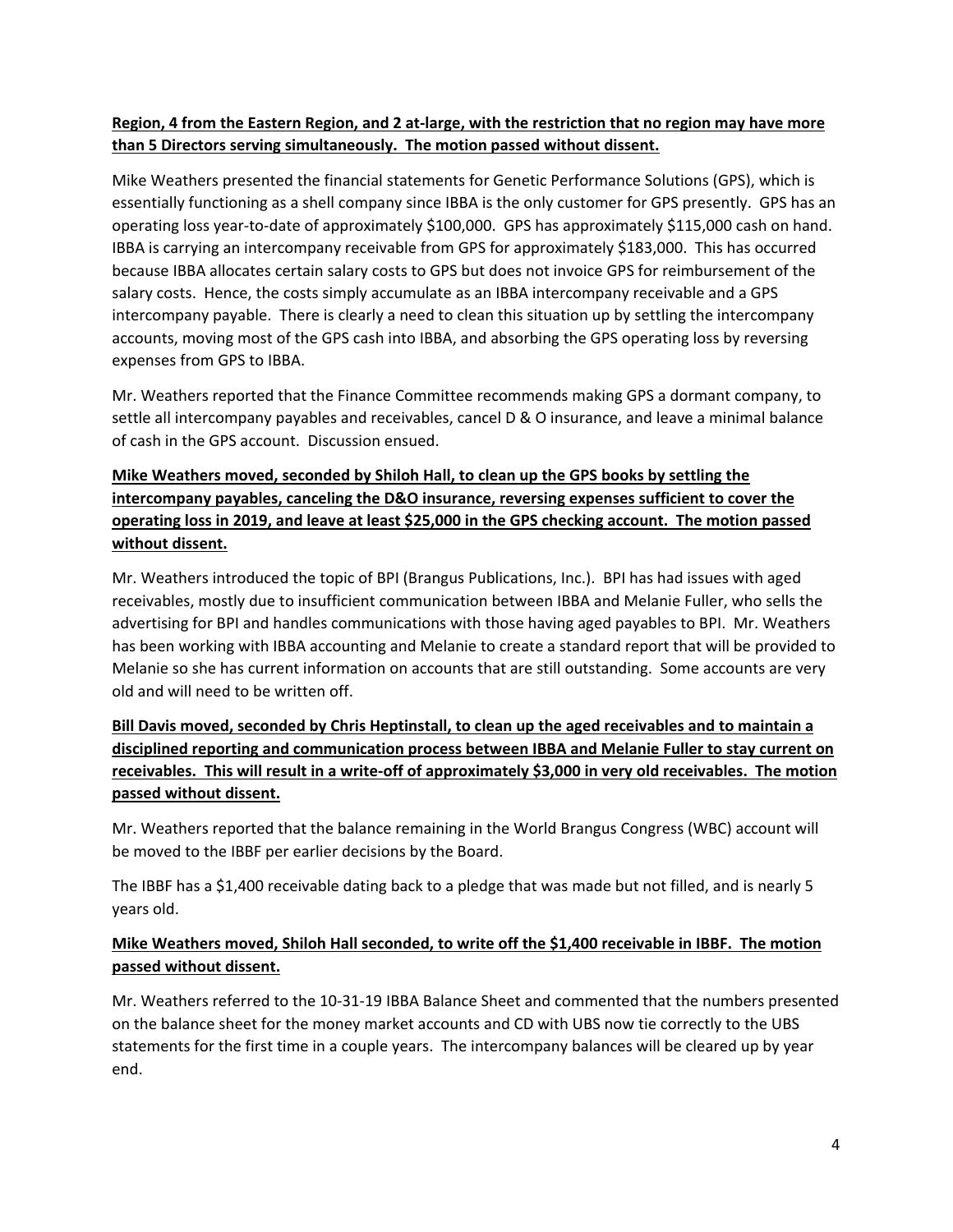Mr. Weathers referenced the IJBBA Legacy Fund entry of \$102,478 and noted that this is different from the amount that the auditors provided for this item based on the 2018 audit which was \$80,100. The IJBBA books and IBBA's accounting of IJBBA do not match the audit. This discrepancy will be resolved in the 2019 audit.

Regarding the income statement, the key issue is the THR unpaid balance of approximately \$318,000. It is likely some of this will not be collected, but based on current experience with THR invoices, it is expected that at least 85% will be collected. Mr. Weathers estimated that the year‐end net income would be approximately ‐\$100,000, derived as follows:

| Net income through 10-30-19   | \$374,000                |
|-------------------------------|--------------------------|
| DNA payable not yet booked    | $-$115,000$              |
| GPS expense transfer to IBBA  | $-592,000$               |
| Two months of expenses        | -\$220,000 to -\$240,000 |
| THR write down                | $-$40,000$               |
| Projected Year End Net Income | -\$93,000 to -\$113,000  |

D. Wilkes presented the 2020 budget which is proposed by staff and the Finance Committee. Revenue projections are similar to 2019 with the exception of \$85,000 anticipated income from the 2020 Brangus Summit, which is offset in the budget by \$85,000 in expense, plus \$95,000 in NJBS revenue (which was not budgeted in 2019), but is also offset by \$95,000 in IJBBA expenses. These two items add to \$180,000 of additional revenue vs. 2019 compared to a total increase in budgeted revenue of \$191,000. Hence, these two items explain most of the difference.

Regarding budgeted expense, Wilkes noted a significant difference between the 2019 budget and the 2020 budget for staff salaries of approximately \$120,000. This is a result of charging all GPS salaries directly to IBBA in 2020 rather than charging a portion of them to GPS and then carrying an intercompany payable on the GPS balance sheet (and an intercompany receivable on the IBBA balance sheet).

# **Shiloh Hall moved, second by Allen Goode, to approve the budget as presented. The motion passed without dissent.**

IBBA staff then presented updates on their areas of responsibility.

Andrew Sicotte, Product Manager and Director of Information and Technology, presented the plan to migrate the DNA data from the old Portal system to **regstr.** Now that Braunvieh and Longhorn are no longer GPS customers and no longer need access to the old Portal system, IBBA can reduce the cost of hosting the system which currently costs more than \$30,000 per year. Now that the Portal system is only being used by IBBA, public access is no longer required. A series of micro‐servers have been used to make clones of the Portal software and database (at a one‐time cost of \$90 per server), which will expedite the migration of DNA data from Portal to **regstr**, which is the first step in making DNA information readily available to members. This is a top priority.